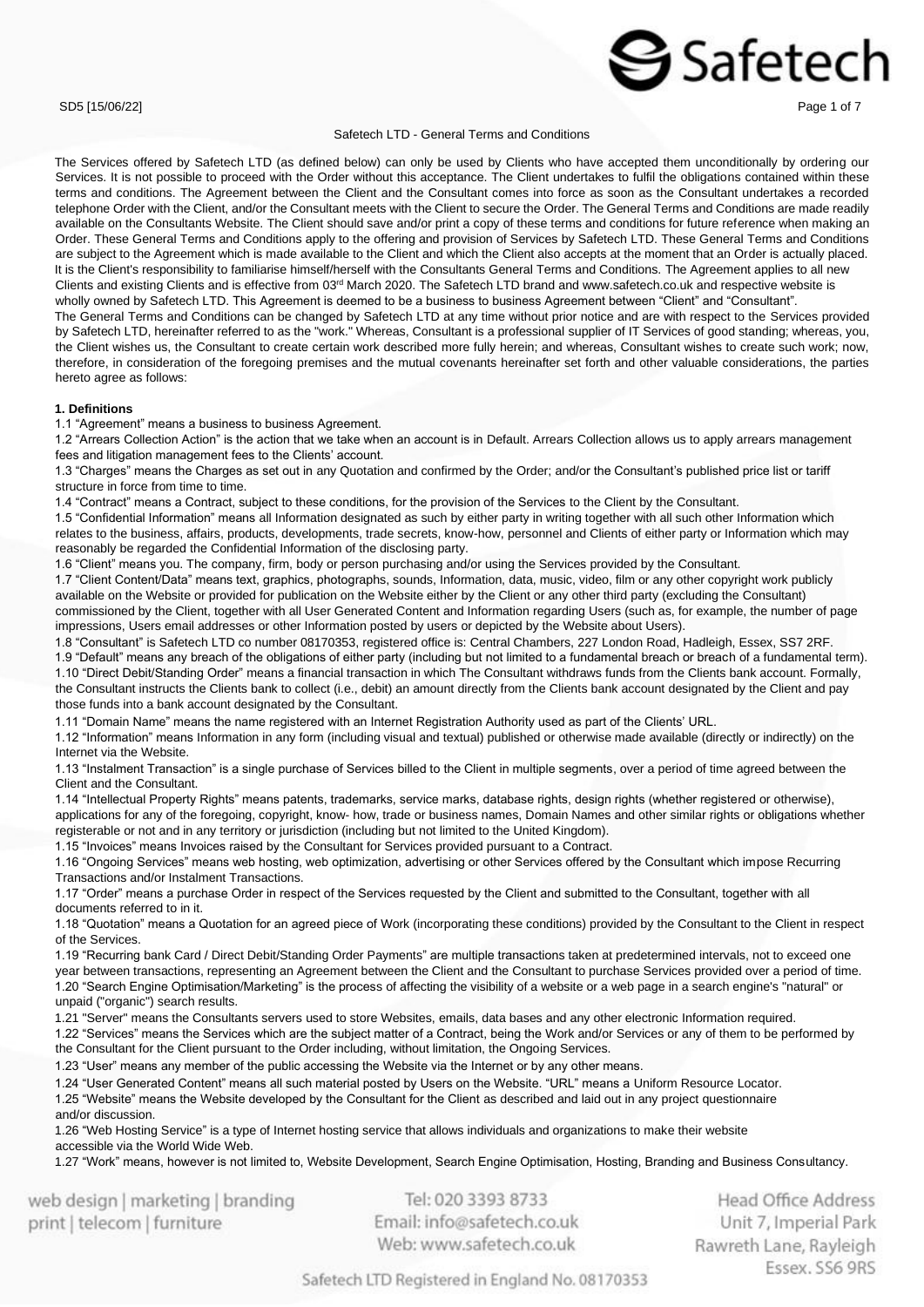Page 2 of 7

### **2. Confidential Information**

2.1 The Client and Consultant may disclose Confidential Information one to the other to facilitate Work under this Agreement. Such Information shall be so identified in writing at the time of its transmittal and shall be safe guarded and not disclosed to third parties by the receiving party. Confidential Information shall not include Information that:

• Is already known to the party to which it is disclosed;

- Is or becomes part of the public domain without breach of this Agreement;
- Is obtained from third parties, which have no obligations to keep Confidential to the parties of this Agreement.

### **3. General**

3.1 Safetech LTD is a Website Development, Search Engine Optimisation, Hosting, Branding and Business Consultancy Company. Further to an Order from the Client, the Consultant will immediately provide professional Services to the Client as agreed.

### **4. Agreement**

4.1 Your Agreement commences with us when you Order our Services. The Consultant will provide to the Client, by either electronic means or by physical means, an Agreement for this purpose for the Client to sign; however, the Consultant may use recorded telephone lines and/or verbal Agreement to facilitate a final and binding Agreement. The Consultant will confirm the Clients Order on the recorded telephone line, electronically (By email and/or fax) or face to face. All Orders, however taken, are deemed as a legally binding Order and Contract.

4.2 The Agreement is deemed business to business which is made in line with the distance and direct sales guidelines as laid down by the Office of Fair Trading.

4.3 Any right to a cooling off period is waived further to the ordered Work commencing immediately post Order.

4.4 The Consultant does not provide midterm cancellations under any circumstances. The commitment made by the Client to the Consultant at the time of Order must be fulfilled in all circumstances.

4.5 All Contracts run for a period of one year unless specifically amended during the placement of the Order by the Client.

### **5. Terms of Payment**

5.1 Prices quoted and due to be paid to the Consultant are net and in Pounds Sterling.

5.2 As consideration for the performance of the Consultant's obligations under the Contract, the Client shall pay all sums owing pursuant to the Contract to the Consultant.

5.3 The Client shall, at the time of placing an Order with the Consultant, pay to the Consultant the full amount attributable to the Work. In the event the Client chooses to pay for our Services by instalments, a deposit shall be paid as agreed at the point of sale. The deposit is non-refundable. 5.4 The Consultant shall charge the Client for the Work immediately on completion of the Order. Unless otherwise agreed in writing by the Consultant, payment will be made by the Client immediately post Order.

5.5 Failure to make agreed payments by their due date is deemed as Default and may result in suspension/disconnection of any Service and/or Ongoing Service.

5.6 Failure to make agreed payments by their due date is deemed as Default and may also result in 'Arrears Collection Action'.

5.7 The Client shall provide the Consultant with suitable required Information to complete the Work as agreed. Information must be supplied by the Client to facilitate completion of the Work within 56 days of the Order. Failure by the Client to provide Information to facilitate Work completion by the 56th day post Order will result in any remaining payments due to be fully payable by the Client to the Consultant on the 56th day.

### **6. Charges**

6.1 We will charge your account for the Services we provide to you in line with our Charges, and you agree to pay us the amount you are charged in accordance with such Charges.

6.2 We may update our Charges from time and time, where any changes to our Charges will be posted on our Website or we will write to you to make you aware of these changes.

6.3 We reserve the right to request that you pay for our Services by Direct Debit/Standing Order and you accept that your Charges may increase if you pay by any other means. If a Direct Debit/Standing Order, Recurring Card Payment and/or Instalment Transaction is dishonoured or cancelled we shall be entitled to pass on to you any third-party Charges we incur and in addition, we may lower your credit limit and suspend or terminate your Service.

6.4 If you wish to cancel or change the details relating to your Direct Debit/Standing Order, Recurring Card Payment and/or Instalment Transaction you must tell us immediately and provide us with an alternative method of payment acceptable to us.

6.5 If paying for our Services in instalments we will collect the first payment from you at the time of Order. This payment will be paid by you in the form of Debit or Credit card, cheque, and/or BACS bank transfer. Our Services may be provided prior to receiving any payment from you; therefore, the Order forms our Agreement and not the receipt of any payment.

6.6 If you request that we provide you with a copy of any invoice and/or receipt previously provided in accordance with these terms and conditions we reserve the right to charge you an additional amount for providing you with this service.

6.7 If you have a Contract with us you will receive your Invoices, receipts and any Agreements by electronic means. It is a condition of this Contract that you provide a valid email address for this purpose and that you keep us informed of any changes to it. You are responsible for ensuring your electronic mailbox is in proper working order where we shall not be liable for any errors in sending or receiving emails unless caused by our negligence. You are also responsible for informing us of any other change in circumstance including, however not limited to, a change of business and/or personal address.

6.8 We will deduct all payments on the due date as agreed during your Order of our Services. If this due date falls on a weekend or a public holiday, we will deduct the payment on the next working day after that date. If you choose to pay by Direct Debit/Standing Order, and if we make an error in our Charges to you, under the Direct Debit/Standing Order scheme you are entitled to an immediate refund from your bank or building society. You may cancel a Direct Debit/Standing Order instruction at any time by writing to your bank or building society. If you do cancel your Direct Debit/Standing Order that you use to pay us, you must also tell us immediately and provide us with an alternative method of payment acceptable to us.

web design | marketing | branding print | telecom | furniture

Tel: 020 3393 8733 Email: info@safetech.co.uk Web: www.safetech.co.uk

Head Office Address Unit 7, Imperial Park Rawreth Lane, Rayleigh Essex, SS6 9RS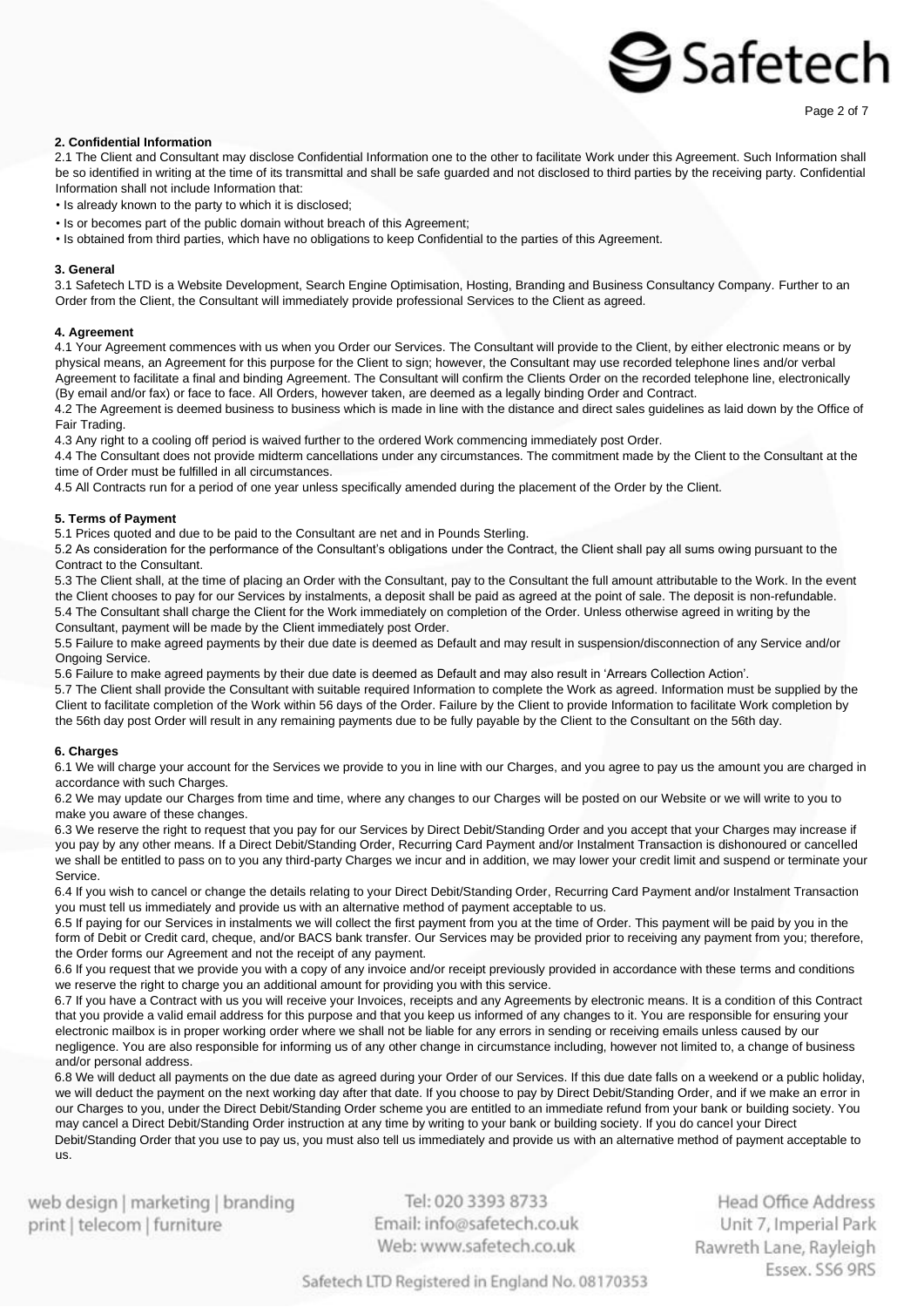6.9 If you disagree with any item on your Invoice, you must notify the Consultants customer services department, in writing, within 30 days of the date on the Invoice. After that time, you are deemed to have accepted the Invoice. Disputes must be sent to Safetech LTD customer services at admin@safetech.co.uk.

6.10 If any payment for Charges is dishonoured or received by us after the due date you accept that we may charge you additional fees. Additional fees may include, however are not limited to, Arrears Management Fees and Litigation Management Fees.

6.11 If we accept that it is our mistake, we will refund any amounts that we have wrongly charged to your account within 30 days of receiving your notification. If you are unhappy with our decision, please refer to the dispute resolution process set out in our code of practice.

6.12 We can charge interest at 8% above the Bank of England base rate (which is amended from time to time) on any amount that is still due 30 days after the Invoice date in line with these General Terms and Conditions. This interest will start to apply from 30 days after the due date for payment and will accrue each day until you pay the total amount you owe, whether or not this Contract has ended. Please also note that we may suspend or end your Services immediately.

6.13 You agree to pay all our reasonable legal and/or collection costs for collecting any overdue amounts you owe us.

### **7. Recorded Telephone Calls**

7.1 The Client agrees that the Consultant will record selected telephone calls for the purpose of, but not limited to, training, marketing and dispute resolution.

7.2 The Client authorises the Consultant to use the recorded telephone calls as seen fit and if required provide them to third parties for the purpose of, however not limited to, training, marketing and dispute resolution.

### **8. Delivery and Completion Dates**

8.1 The Consultant undertakes to use their reasonable endeavours to provide completed Services to the Client within the time frame stipulated at time of the Order, or if no time frame is specified, within a reasonable time frame post which the Consultant receives an Agreement from the Client during the placement of the Order.

8.2 The dates and timeframes for carrying out the Services and delivery of any resultant Work are approximate only and, unless otherwise expressly stated, time is not of the essence for delivery or performance.

8.3 The Consultant will not be liable in any circumstances for the consequences of any delay in delivery or performance or failure to deliver or perform save where the same is a result of the negligence of the Consultant.

8.4 No delay shall entitle the Client to reject any delivery or performance or any other Order from the Client or to repudiate the Contract or the Order.

### **9. Work**

9.1 Where required by the Order, the Consultant shall provide agreed Services. The Consultant agrees to develop the relevant Work in accordance with the Specification as set out in the Order.

9.2 The Client shall provide to the Consultant in a timely and suitable manner and in a format required by the Consultant, such Information as may be reasonably necessary to enable the Consultant to complete the Work in accordance with the Specification, provided that the Client shall not supply any Information which infringes the Intellectual Property Rights of a third party or is fraudulent, offensive, abusive, defamatory, obscene or menacing or causes annoyance, inconvenience or needless anxiety or constitutes unsolicited advertising or promotional material. 9.3 The Client unconditionally guarantees that any element of text, graphics or other artwork furnished to the Consultant for inclusion in the Work is owned by the Client, or that the Client has permission from the rightful owner to use each of these elements, and will hold harmless, protect and defend the Consultant and/or its associates or partners from any claim or suit arising from the use of such elements furnished by the Client. 9.4 The Consultant shall convert the Information and/or Client Content/Data into a display-ready format for the Work, to meet the Specification. If the Information and/or Client Content/Data are not in a suitable digital format, as agreed between the Consultant and the Client, an additional charge will be made for its conversion by The Consultant.

9.5 The Consultant including (but not limited to) any of their associates and/or partners make no guarantee whatsoever to secure outcomes further to the Services provided by the Consultant.

9.6 Any statistics that are provided to the Client by the Consultant are approximate only and based on statistics available at the time of Order. 9.7 The Consultant will make every effort to ensure that the Clients Website is search engine optimised to facilitate the Website being ranked on the search engines; however, the Consultant provides no guarantee to the Client that their Website will rank in any definitive position on any particular Search Engine.

### **10. Agreement Renewals**

10.1 Any Ongoing Service that the Consultant provides for the Client is provided for a set period as agreed at the time the Client places the Order with the Consultant.

10.2 In the event the Client no longer wishes to use the Consultants Services, the entire term of the Agreement will be charged as per the Agreement when the Client Ordered the Consultants Services.

10.3 The Clients Agreement with the Consultant will automatically renew at the end of the Contract term. The Client can opt out of automatic renewal as detailed in clause 10.7.

10.4 Automatic payment for Ongoing Services will be made to the Consultant via the Clients' preferred payment method on the due date. 10.5 Automatic renewal of the Services will be charged at the original Service cost, and not at any discounted cost, as outlined at the point and time that the original Order was placed by the Client.

10.6 In the event that the Client decides that automatic renewal of the Services and Agreement is not required and does not require Ongoing Services to be provided to them, by the Consultant, it is deemed the Clients' full responsibility to inform the Consultant. The Client can inform the Consultant that they no longer want their Agreement with the Consultant to be automatically renewed by writing to: Safetech LTD, 479 London Road, Westcliff-on-Sea, Essex SS0 9LG. It is the Clients responsibility in its entirety to ensure that the communication to this effect is received by the Consultant.

10.7 The Client agrees to inform the Consultant that they no longer want their Agreement with the Consultant to be automatically renewed at least Thirty (30) working days prior to the end of the original Agreement or renewal of Services term.

web design | marketing | branding print | telecom | furniture

Tel: 020 3393 8733 Email: info@safetech.co.uk Web: www.safetech.co.uk

Head Office Address Unit 7, Imperial Park Rawreth Lane, Rayleigh Essex, SS6 9RS

Page 3 of 7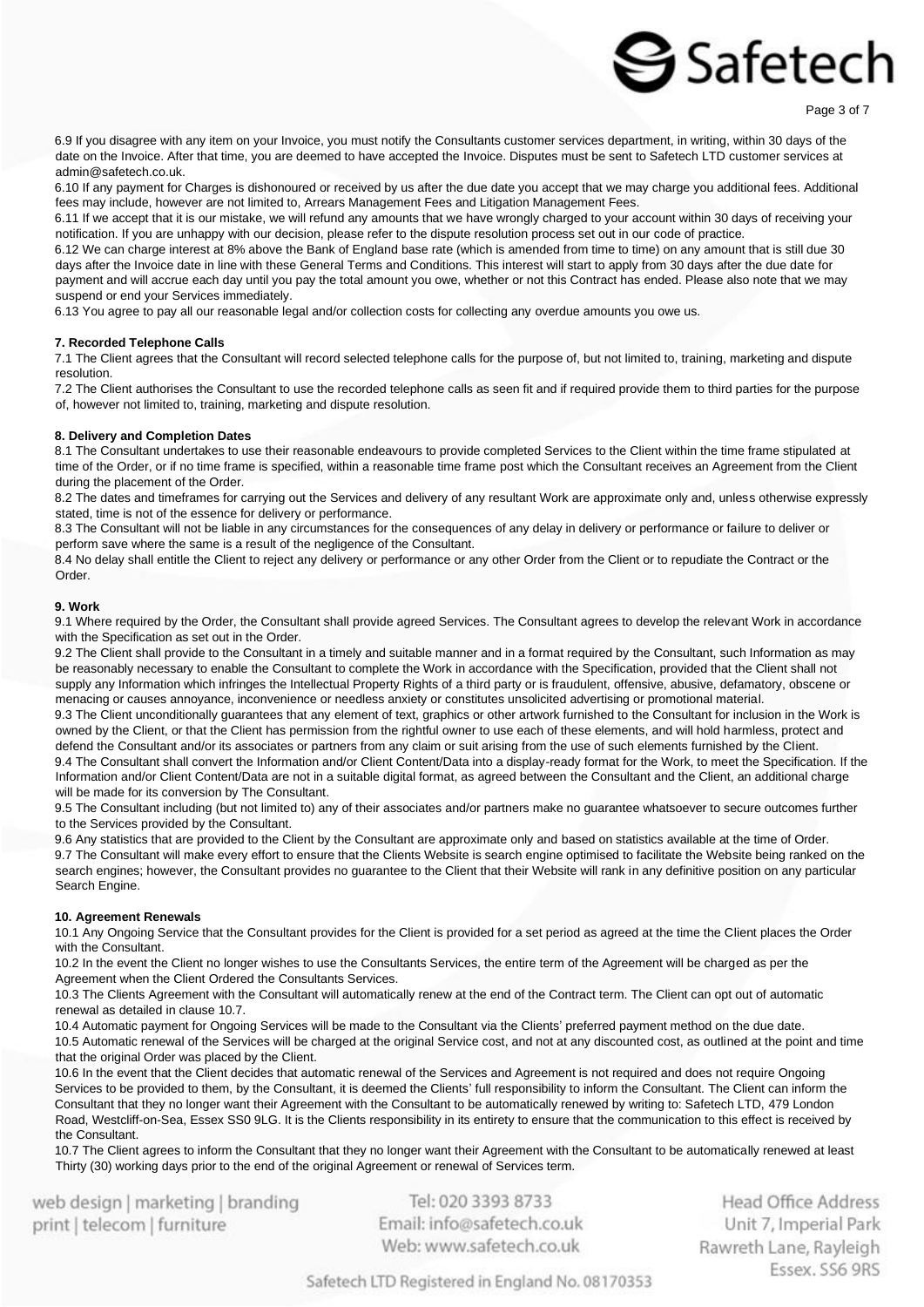### **11. Responsibility for Approving Completed Work**

11.1 The Client acknowledges and agrees that the Consultant shall produce the Work based on the Specification as provided by the Client. It shall be the responsibility of the Client, and not the Consultant, to review and approve the completed Work (including, without limitations, the spelling of names and addresses and the accuracy of telephone numbers etc) at the time of the completion of such Work by The Consultant to the Client for approval by the Client.

11.2 The Consultant shall have no liability to the Client for any inaccuracies in the Work if and to the extent that the Client has failed to review and/or approve (or require amendment (as the case may be)) the Work provided pursuant to the Contract.

### **12. Search Engine Optimisation/Marketing Services**

12.1 Where specified in the Order, the Consultant shall provide Search Engine Optimization/Marketing Services, which shall entail the Consultant using its reasonable endeavours to improve the ranking of the Client's Website in response to a search engine search, only in relation to the search engines known as, however not limited to "Google", "Yahoo" and "MSN".

12.2 Whilst the Consultant will use reasonable endeavours to improve the position of the Client's Website in the nominated search engine results in response to a search request, the Consultant does not warrant that this effort is in any way guaranteed.

12.3 The Consultant shall have no liability to the Client for any changes to the position of the Client's Website in any search engine results in response to any search.

12.4 Upon termination of the Contract for any reason, the Client shall immediately grant the Consultant the right to access the Clients Website (whether hosted by The Consultant or otherwise) for the purpose of disabling the Work and relevant coding created by the Consultant which form part of the Search Engine Optimisation/Marketing Services and removing this and any other intellectual property belonging to The Consultant.

### **13. Web Hosting Service**

13.1 Upon acceptance of the Work, the Consultant will install any Website onto a Server in accordance with the Specification and provide a connection to the Internet via the Server ("Hosting Service").

13.2 The Consultant shall provide to the Client a secure means of access to the Website and relevant emails.

13.3 The Client shall be solely responsible for the accuracy, legality, and compliance of the Website Information and User Generated Content and will be solely liable for false, misleading, inaccurate, or infringing Information contained or referred to therein.

13.4 The Client acknowledges and agrees that the Consultant may be required by law to monitor any Website and/or email content and if necessary, give evidence of the same together with use of the logon ID to support or defend any dispute or actionable cause or matter which arises

in relation to the same.

13.5 The Consultant does not warrant that the Web Hosting Service and/or email service or Server in relation to the Clients Website and/or emails will be continuously available, however; the Consultant will use its reasonable endeavours to keep downtime to a minimum.

13.6 The Consultant may need to at times, temporarily suspend the Website Hosting Service and/or email for repair, maintenance or improvement of the Hosting and/or email service and will give the Client as much notice as is reasonably practicable in the circumstances, before doing so. The Consultant will also restore the Web Hosting Service and/or email service as soon as reasonably practicable.

13.7 The Client accepts the Web Hosting Service and/or email service and Server "AS IS" with any faults, or failings and without any representation, warranty or guarantee whatsoever, express or implied, including without limitations any implied warranty of accuracy, completeness, quality, continuity of service, connectivity and fitness for a particular purpose.

13.8 Website and email hosting Services are provided for a period of one year. On the anniversary of the Web Hosting Service, the hosting package is auto renewed for a further period of one year. The Web Hosting Service will be charged at the current rate at the time of renewal.

### **14. Domain Names**

14.1 The Consultant will auto renew, on a yearly basis, any Domain Name that the Client instructs us to renew. The charge for the renewal of the Domain Name will be applied at the current rate.

14.2 Any further and/or additional Domain Names that are utilized in the hosting of the Clients Website are the full responsibility of the Client and are renewable at the Clients own cost.

14.3 In the event that the Client desires the Consultant to renew any additional domain names on behalf of the Client an additional cost may be applied to the Clients account.

### **15. E Commerce Web Services**

15.1 The Consultant may supply E Commerce Services via third parties and other suppliers and the Client is subject to the terms and conditions of such business on their individual Websites. The Consultant will accept no liability for any financial loss resulting from the use of any E Commerce Website provided by the Consultant.

### **16. Client Warranties**

16.1 The Client warrants that it has the right to include, and permit the Consultant to include, the Information and the Content on the Website, or has obtained the rights from third parties to do so; it will not supply the Consultant with any Information or User Content that is; unlawful, harmful, threatening, abusive, harassing, defamatory, vulgar, obscene, libellous, invasive of another's privacy, hateful or racially, ethnically or otherwise objectionable; harmful to minors in any way; in breach of any third party right under any law or under a contractual or fiduciary relationship; an infringement of any Intellectual Property Rights; unsolicited or unauthorised advertising, promotional material, "junk mail", "spam", "chain letters", "pyramid schemes", or any other form of solicitation; containing software viruses or any other computer code, files or programmes designed to interrupt, destroy or limit the functionality of any computer software or hardware or telecommunications equipment; intentionally or unintentionally a violation of any applicable law and/or regulation having the force of law; data which contravenes the United Kingdom Data Protection Legislation in any way; it will comply with the Data Protection Act 1998.

16.2 The Client accepts that the Consultant is under no obligation to monitor or approve the Information and accepts that the Consultant excludes all liability of any kind for all material comprising the Information.

web design | marketing | branding print | telecom | furniture

Tel: 020 3393 8733 Email: info@safetech.co.uk Web: www.safetech.co.uk

**Head Office Address** Unit 7, Imperial Park Rawreth Lane, Rayleigh Essex, SS6 9RS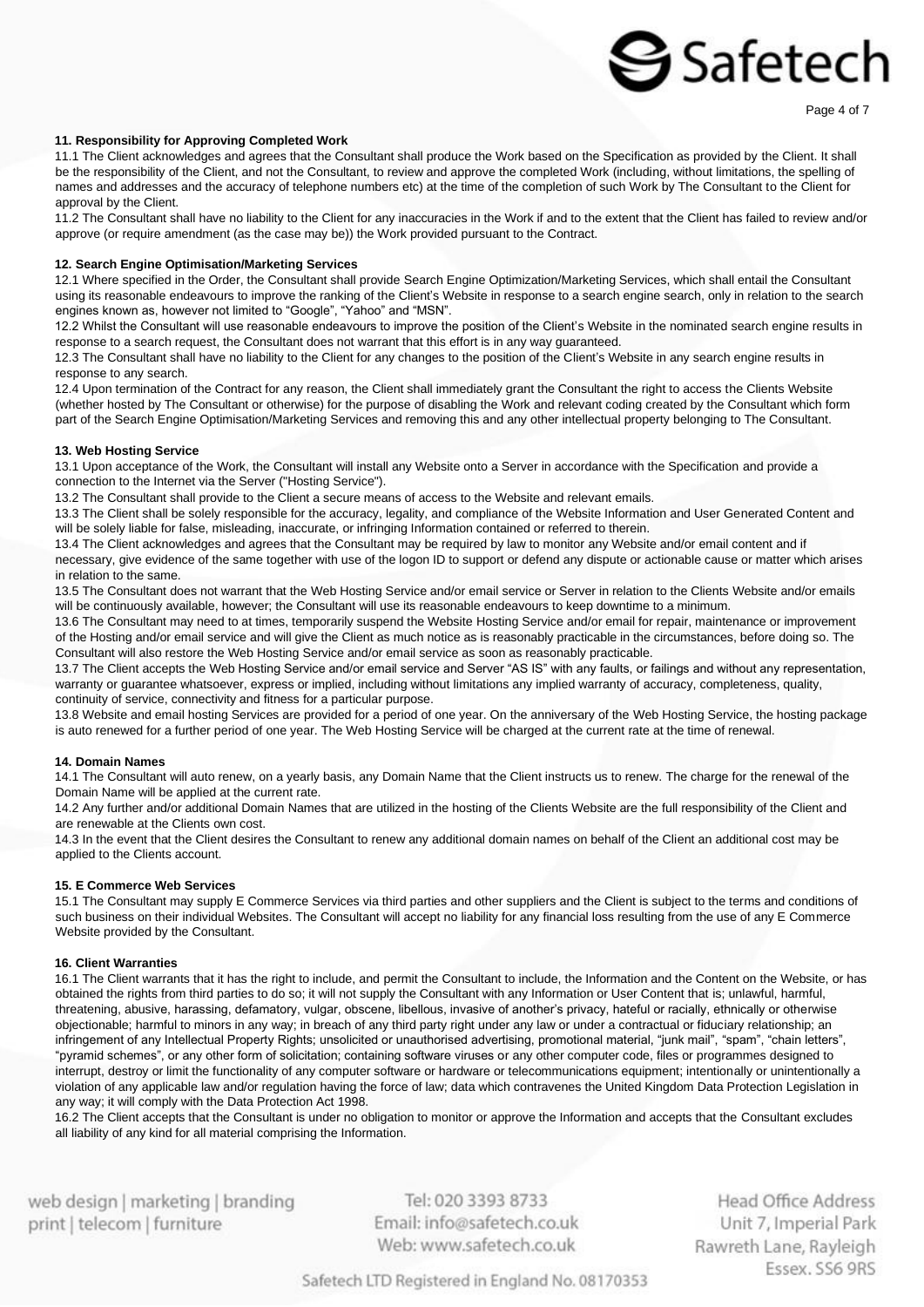16.3 The Consultant warrants that it shall perform the Work with reasonable skill and care in accordance with the standards generally observed in the industry for similar Services; and that it will comply with the Data Protection Act 1998.

### **17. Intellectual Property and Licence**

17.1 The Intellectual Property Rights in the Website and the Domain Name registration shall vest exclusively in the Consultant. As such, the Consultant shall be free to reproduce, use, disclose, display, exhibit, transmit, perform, create derivatives Works, and distribute such material unless specifically agreed otherwise. Further, the Consultant shall be free to use any ideas, concepts, know how or techniques acquired in the construction of websites for any purpose whatsoever included but not limited to developing, manufacturing and marketing products and any other items incorporating such Information unless specifically agreed otherwise.

17.2 All rights, titles and interests in and to the Intellectual Property Rights in the Information associated with and content of the Website shall vest exclusively with the Client. The Client acknowledges that any Intellectual Property Rights created, developed, subsisting or used by the Consultant in or in connection with the provision of the Services shall be the sole property of the Consultant.

17.3 Nothing in this Agreement grants to the Client any rights to sell or market the Website of Specification to any third party.

### **18. Indemnity**

18.1 The Client shall indemnify the Consultant against any loss, damage, cost or expense (including reasonable solicitors' fees and expenses) the Consultant may suffer or incur as a result of any claim by any third party that the Client's Information or Content infringes the Intellectual Property Right of a third party or is fraudulent, offensive, abusive, defamatory, obscene or menacing or causes annoyance, inconvenience or needless anxiety or constitutes unsolicited advertising or promotional material; Work done in accordance with the Client's instructions in hosting of the Website on the Server involving the infringement of any Intellectual Property Right (including but not limited to framing or linking to third parties' websites): any claim by a third party arising from the Client's breach of the warranties under Clause 16.1 above.

18.2 The Consultant shall not be liable to the Client for any loss or damage whatsoever or howsoever caused arising directly or indirectly in connection with the Contract, the Server, the connectivity to the Internet, the Hosting, the Software, their use, application, support or otherwise, except to the extent which it is unlawful to exclude such liability.

### **19. Indemnity and Limitation of Liability**

19.1 The Client shall indemnify the Consultant against any loss, cost or expense incurred by the Consultant arising from any act, omission, neglect or Default, of the Client, its agents, or employees.

19.2 Nothing in this Agreement excludes or limits the liability of the Consultant for fraudulent misrepresentation or for any death or personal injury caused by the Consultants negligence.

19.3 The Consultant will not be liable to the Client in Contract, tort (including but not limited to negligence), misrepresentation or otherwise for any economic loss of any kind (including but not limited to loss of profit, business, contracts, revenue or anticipated savings), any damage to the Clients reputation or goodwill or any other special, indirect or consequential loss (whatsoever and howsoever caused) which arise out of or in connection with a Contract.

19.4 The Client acknowledges and agrees that the Consultant's total liability in respect of the warranty provided under clause 16.3 shall be limited to re-performance of the Services or refund of the relevant Contract price.

19.5 Notwithstanding clause 19.4 above, the Client acknowledges and agrees that the Consultant's total liability in Contract, tort (including but not limited to negligence), misrepresentation or otherwise arising in connection with the performance or contemplated performance of the Contract shall be limited to the amount paid by the Client pursuant to the relevant Contract.

19.6 Neither party shall be liable for any failure in the performance of any of its obligations under the Agreement caused by factors beyond its reasonable control.

### **20. Notices**

20.1 Any notice or other communication to be given under these conditions must be in writing and may be delivered or sent by prepaid first-class letter Post or facsimile transmission.

20.2 Any notice or document shall be deemed served if delivered, at the time of delivery; if posted, 48 hours after posting, and if sent by facsimile Transmission and/or email, at the time of transmission and/or the sending of such email.

### **21. Invalidity**

21.1 The invalidity, illegality, or unenforceability of any provision of these conditions should not affect the other conditions.

### **22. Third Party Rights**

22.1 A person who is not party to this Agreement shall have no right under the Contracts (Rights of Third Parties) Act 1999 to enforce any term of this Agreement. This clause does not affect any right or remedy of any person which exists or is available otherwise than pursuant to that Act.

### **23. Fees and Additional Services**

23.1 Changes in Client input or direction or excessive changes will be charged at £69.95 ex Vat per hour. Any Work the Client wishes the Consultant to create, which is not specified in any Order, will be considered an additional chargeable service. Such Work shall require a separate Agreement and payment separate from and additional to that specified in any original Order.

23.2 The Consultant will provide to the Client, by either electronic means or by physical means, an Agreement for this purpose for the Client to sign; however, the Consultant may use recorded telephone lines and/or verbal Agreement to facilitate a final and binding Agreement in relation to the additional Works. The Consultant will confirm the Clients Order on the recorded telephone line, electronically (By email and/or fax) or face to face, which is deemed as a legally binding Order and Contract.

### **24. Expenses**

24.1 Client agrees to reimburse Consultant for any of the following expenses necessary in completion of the Work: (e.g. Fonts, Messengers, Proofs, Props, Research, Shipping, Software, Stock photography, Travel, Telephone Consultation).

web design | marketing | branding print | telecom | furniture

Tel: 020 3393 8733 Email: info@safetech.co.uk Web: www.safetech.co.uk

**Head Office Address** Unit 7, Imperial Park Rawreth Lane, Rayleigh Essex, SS6 9RS

Page 5 of 7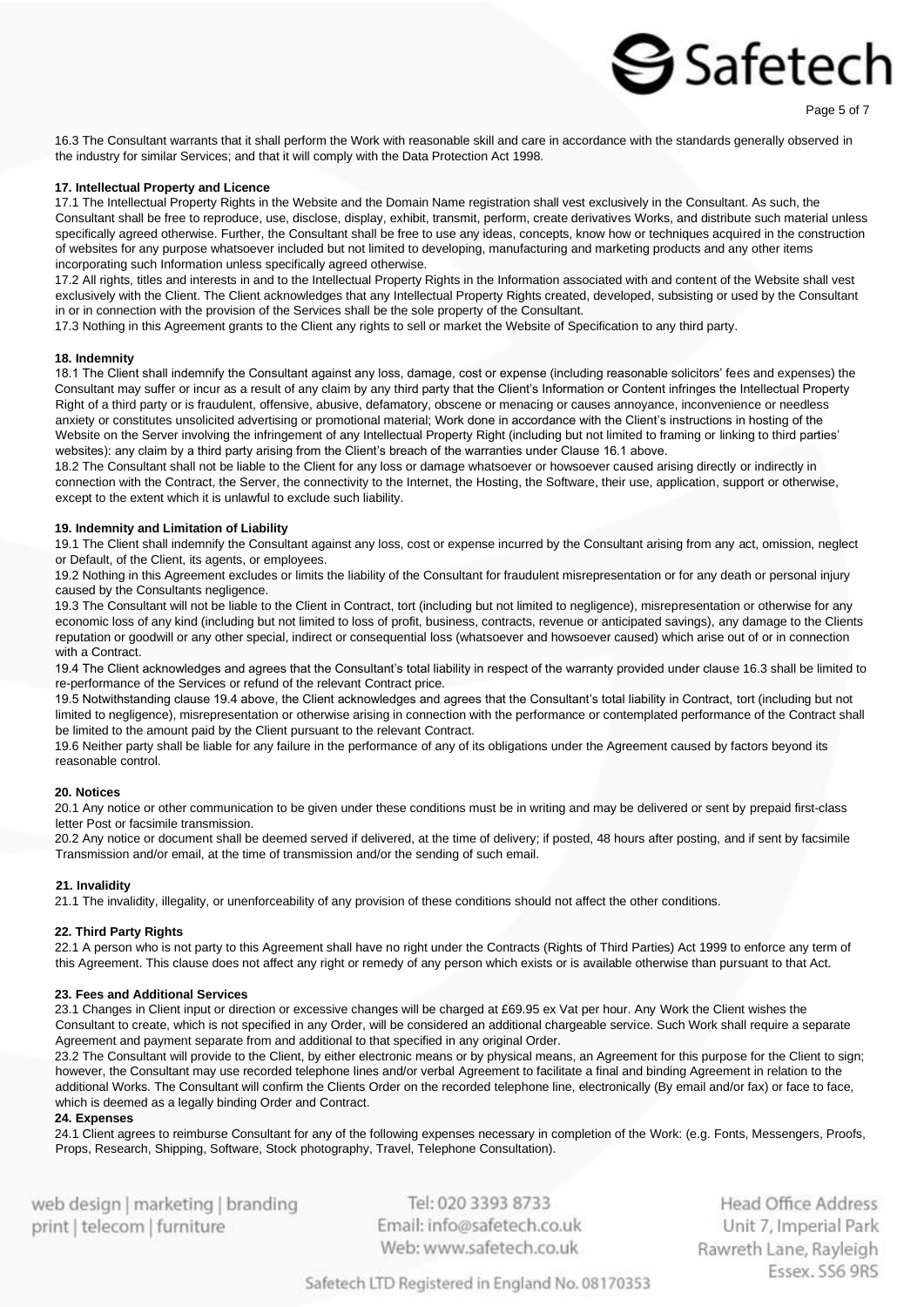### **25. Assignment of Work**

25.1 Consultant reserves the right to assign other designers and/or affiliates to the Work, known as outsourcing, to facilitate, however not limited to, quality and on-time Work completion.

### **26. Reservation of Rights**

26.1 All rights not expressly granted hereunder are reserved to Consultant, including but not limited to all rights in sketches, copy, or other preliminary materials.

### **27. Publication**

27.1 The Client may publish or disclose Information regarding the Services and shall acknowledge the support of Consultant in all such publications. 27.2 The Client will not use the name of Consultant, in any advertising or publicity without the prior written approval from the Consultant. 27.3 The Consultant will not use the name of Client, in any advertising or publicity without the prior written approval from the Client.

### **28. Copyright Notice**

28.1 Copyright is in Consultant's name. Upon completion of Work, the copyright will only be released to the Client upon the Consultant's signing of the release of copyright. This will be undertaken on completion of full payment of Services rendered by the Consultant.

### **29. Termination**

29.1 The Consultant does not provide midterm cancellations under any circumstances. The commitment made by the Client to the Consultant at the time of Order must be fulfilled in all circumstances.

29.2 If additional payment is due, this shall be payable within thirty days of the Client's written notification to stop Work. In the event of termination, the Client shall also pay any expenses incurred by Consultant and the Consultant shall own all rights to the Work.

29.3 The Client shall assume responsibility for all collection of legal fees necessitated by Default in payment.

29.4 The Client and Consultant are independent parties and nothing in this Agreement shall constitute either party as the employer, principal or partner of or joint venture with the other party.

29.5 Neither the Client nor Consultant has any authority to assume or create any obligation or liability, either expressed or implied, on behalf of the other.

### **30. Money Back Guarantee**

30.1 The Consultant provides a money back guarantee to the Client in relation to Search Engine Optimisation Services only. All other Services provided by the Consultant to the Client are provided as is and do not form part of the money back guarantee.

30.2 The Consultant agrees to refund all monies paid by the Client to the Consultant for Search Engine Optimisation Services, within the current Contract, in the event that the Consultant does not increase the Google rankings of the Client's Website for at least one of the relevant keywords as laid out and documented at point of sale and Order.

30.3 In the event that the Client places an Order with the Consultant to increase the Clients Google listing positions for more than one keyword, a minimum of one of the keywords is required to feature higher on Google's listings at any stage, for any amount of time, post Order for the Search Engine Optimisation Services to be deemed as successful. For example: The Client places an Order with the Consultant to improve the Google listings of 3 relevant keywords. The Website is featured on Google for one of their relevant keywords - 'Plumber Essex'. At the point of Order, the Clients website is featured on page 5 of Google, position number 6, for this particular keyword. Further to the Consultants intervention and Work to improve the Google listing position for this particular keyword, any position higher than page 5 of Google, position number 6, for any period of time, is to be deemed as fully successful and does not qualify for the Client to make a claim for money back.30.4 Google is the search engine that the Consultant relies on to measure Search Engine Optimisation Service results. Although the Consultant's Search Engine Optimisation Services ensure that the Clients' websites are optimised for most mainstream search engines, the Clients website position on any other search engine, for any particular keyword, at any time, does not form part of the money back guarantee.

30.5 The Client agrees to inform the Consultant that they wish to claim money back at least Thirty (30) working days prior to the end of the current Agreement and Contract.

30.6 The Client agrees to inform the Consultant that they wish to claim money back no earlier than Sixty (60) working days prior to the end of the Agreement and Contract.

30.7 The money back Agreement and Contract is for a minimum period of 12 Months from the date of original Order.

30.8 Money that is claimed by the Client that is to be refunded to the Client by the Consultant will be refunded within 90 days post end of the current Agreement and Contract.

30.9 Money refunded to the Client by the Consultant will be refunded to the same source from which the Client made original payment to the Consultant.

30.10 The Client agrees that Money will be refunded as part of the Money Back Agreement if the Client satisfies all requirements as set out below: i) The Client agrees to satisfy and adhere to the Consultants Terms and Conditions in their entirety.

ii) The Client agrees to act as a derivative of any reasonable advice issued to the Client by the Consultant during the Agreement and Contract period.

iii) The Client agrees to ensure they are fully contactable, by the Consultant, at all times and by third parties intending to use their services and/or buy their products.

iv) The Client agrees to charge a fair industry standard price for their services and/or products.

v) The Client agrees that the Consultant can apply a unique Voice Over IP phone number to the Clients website. The phone number will be redirected to the Clients chosen or current phone number. Charges may be applicable for this service. The Voice Over IP phone number will be monitored and recorded by the Consultant for the purpose of measuring and testing enquires in relation to the Clients Services only.

vi) The Client agrees that all Services that the Consultant provides the Client that requires hosting will be hosted on the Consultants Servers. 30.11 The Client agrees that a money back claim submission to the Consultant will trigger suspension of all Services that form part of the money back guarantee Agreement and Contract as provided by the Consultant to the Client, at the end of the Contract period.

web design | marketing | branding print | telecom | furniture

Tel: 020 3393 8733 Email: info@safetech.co.uk Web: www.safetech.co.uk

Head Office Address Unit 7, Imperial Park Rawreth Lane, Rayleigh Essex, SS6 9RS